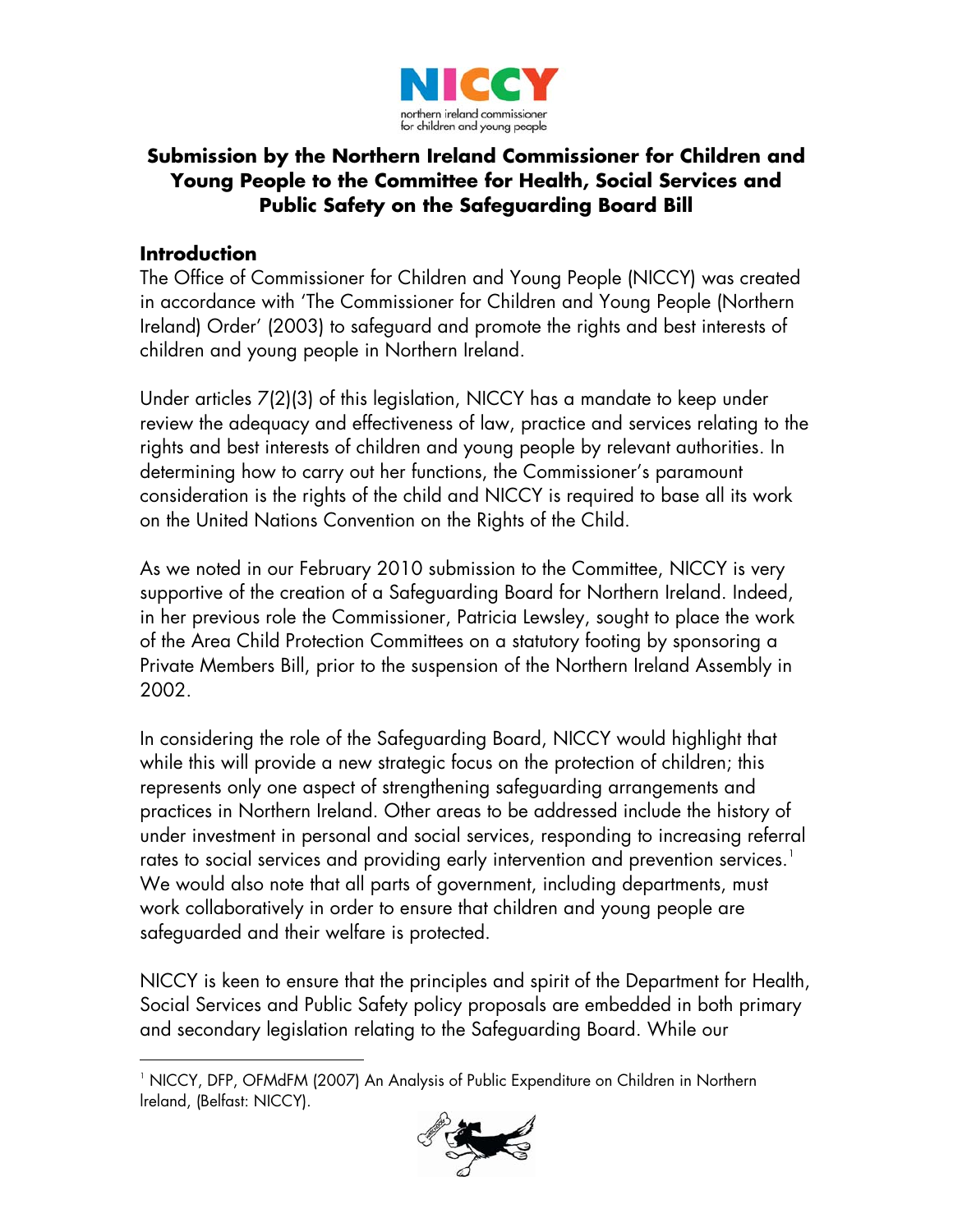

submission supports much of the detail of this primary legislation, we also raise substantive concerns which the Commissioner would welcome the opportunity to discuss directly with the Committee.

# **Clause 1 Safeguarding Board for Northern Ireland**

NICCY has strongly endorsed the principle within the Departmental policy proposals to ensure the Safeguarding Board has an independent Chair selected through the public appointments process. The independence of the Chair must go beyond the appointments process and we would draw attention to the need for the Chair to act as a 'critical friend' to government and statutory authorities.

To ensure the effectiveness of the Safeguarding Board, members must carry the delegated authority to speak on behalf of their organisations while also drawing on a robust knowledge and understanding of safeguarding practice. The role and responsibilities of members that will be detailed in Partnership Agreements will be central to establishing clear and appropriate working relationships.

NICCY appreciates the need to secure representative membership of the Safeguarding Board while ensuring it operates an effective working forum. However, we are concerned that where there are significant absences in representation, mechanisms are developed to address this. For example, in relation to the judiciary and Courts Service, medical profession and adult mental health services. It is also important that links are made with authorities in relation cross-border and UK border concerns, such as the UK Border Agency.

NICCY would highlight the importance of ensuring that the membership of the Safeguarding Board, as well as its overall effectiveness is reviewed.

#### **Clause 2 Objective of the Safeguarding Board**

We welcome the objective of co-ordinating and ensuring the effectiveness of what is done by each person or body represented on the Safeguarding Board for the purposes of safeguarding and promoting the welfare of children. We believe the establishment of a Safeguarding Board provides an opportunity to strengthen safeguarding arrangements and ensure the highest standard of protection is afforded to children, young people and families.

NICCY is of the view that the establishment of the Safeguarding Board should be placed in the context of the United Nations Convention on the Rights of the Child and reflect the obligations on the UK Government, including Northern Ireland, as a

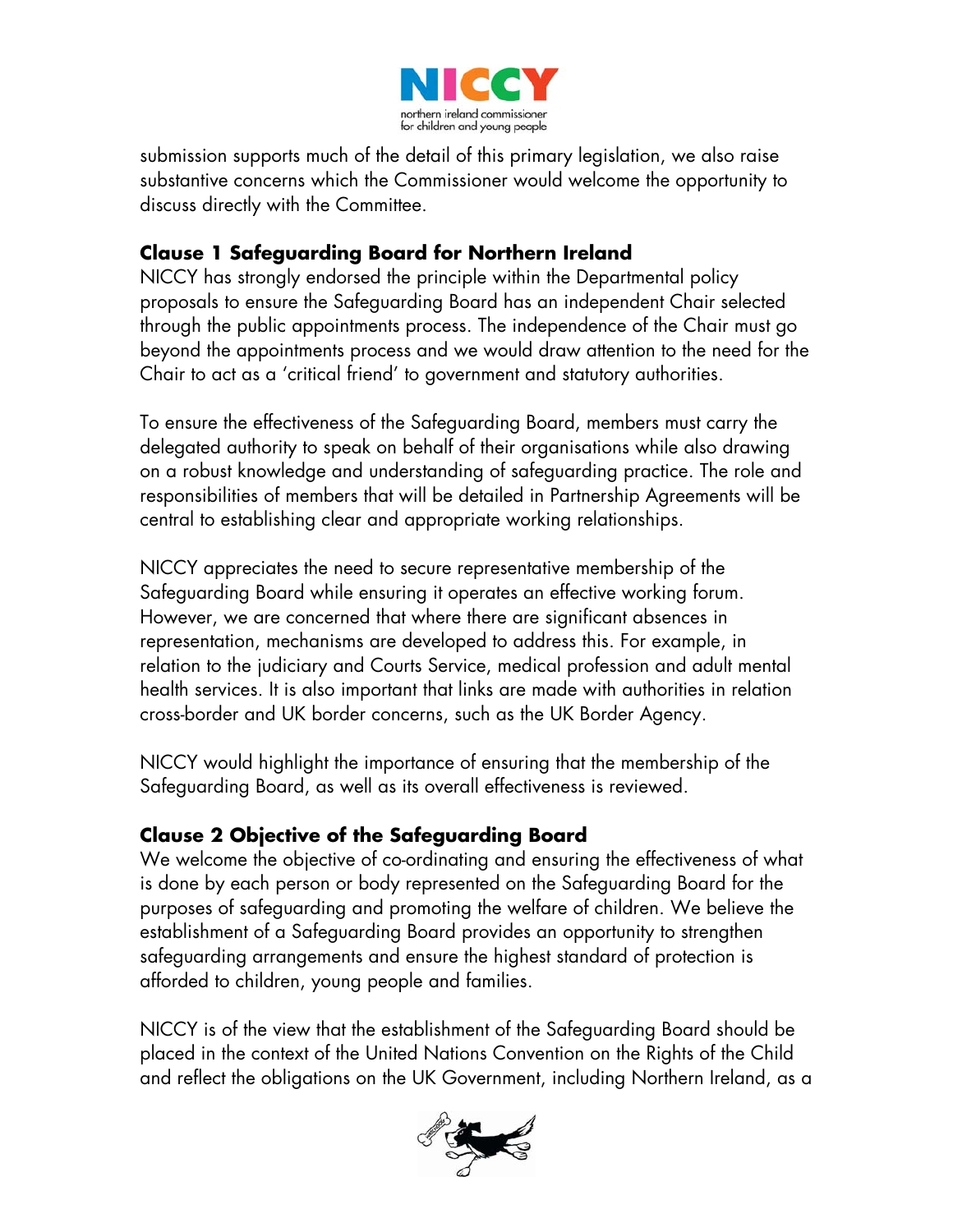

signatory to ensure that the rights and best interests of children and young people are upheld.

Our understanding is that the establishment of the Safeguarding Board will not impact on the Scheme of Delegation which currently operates between the Department, the Health and Social Care Board and Health and Social Care Trusts. We do however feel that greater clarity should be provided regarding the remit of the Safeguarding Board and agencies that hold inspection and quality assurance roles, such as the Regulation, Quality and Improvement Agency.

#### **Clause 3 Functions of the Safeguarding Board**

NICCY welcomes the range of functions outlined for the Safeguarding Board but would highlight the importance of the Board maintaining a clear focus on its 'core business' of child protection before expanding into its wider functions relating to safeguarding.

In relation to the remit to develop safeguarding policies and procedures it is important for the respective roles of the Safeguarding Board and the Department in this area to be clarified. In considering the function outlined in 3(2), effective communication mechanisms must be developed to ensure the Safeguarding Board informs operational matters and frontline practice. In regard to reviewing the effectiveness of each member, again appropriate mechanisms must be developed to achieve this.

NICCY welcomes the statutory responsibility placed on the Safeguarding Board in relation to Case Management Reviews (CMRs) and the review of information regarding child deaths. We would highlight that these critical areas of work, which will in large part be conducted by Panels, will be resource intensive. We hope that a review of the CMR process will be completed and informed by research undertaken by Queen's University and the NSPCC. $^2$  $^2$  In relation to child deaths, we would expect that the child death review protocol will be operational and that arrangements for cooperation with agencies, such as the Coroners Office, will be in place.

We draw attention to the importance of the Safeguarding Board monitoring the implementation of CMR action plans and assessing information from child deaths in order to ensure lessons about weaknesses and failures in the protection of

 $\overline{a}$ 

<span id="page-2-0"></span> $^{\rm 2}$  Lazenbatt, A., Devaney, J, and Bunting, L. (2009) An Evaluation of the Case Management Review  $^{\rm 2}$ Process in Northern Ireland, (Belfast: QUB, NSPCC).

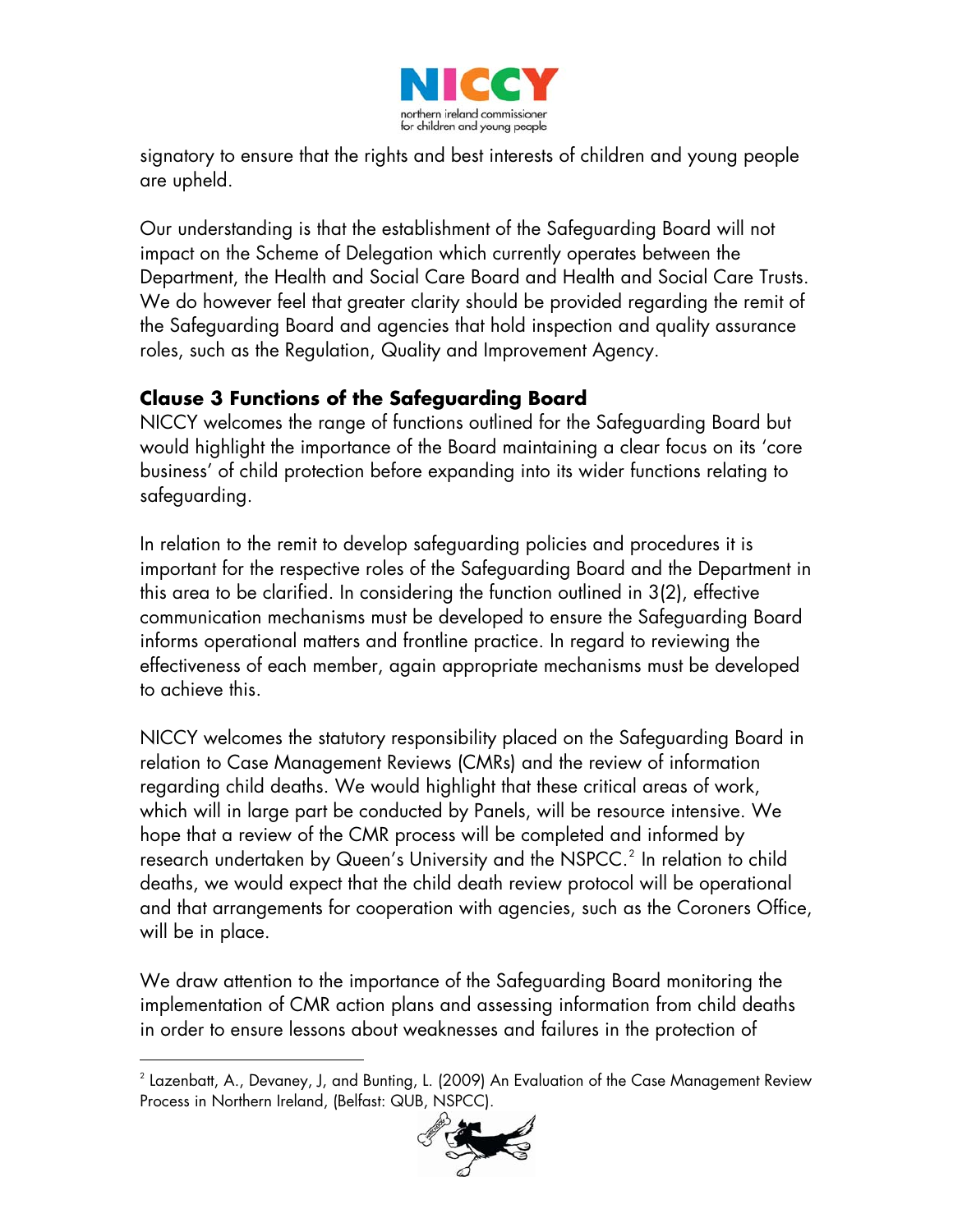

children and young people are learned. It may helpful for the legislation to place a positive duty on the Safeguarding Board to review the implementation of CMR action plans. Indeed, due to our concerns in this area NICCY has agreed a protocol with the Health and Social Care Board to allow us to monitor progress in relation to CMRs.

In relation to the Safeguarding Board's role in advising others, provided for in 3(6) and (9), it may be helpful to place this function within one sub clause. We would also make clear our concern that an aspect of 3(9) requires that Departmental approval be given prior to any publication by the Safeguarding Board. We are of the view that this raises concerns about the capacity of the Safeguarding Board to operate independently and to function effectively and suggest that this provision is both unnecessary and unhelpful.

We welcome the duty placed on the Safeguarding Board in 3(7) to promote communication with children and young people and were supportive of the Departmental policy proposal to establish a Young Person's Safeguarding Forum. However, we consider that engaging with children should be an active duty placed on the Safeguarding Board. We note that suggested guidance to LCSBs states that the voices and experiences of young people should strongly inform their work programme. $^{\text{3}}$  $^{\text{3}}$  $^{\text{3}}$  We would also highlight the role of the Safeguarding Board in  $^{\text{3}}$ communicating with parents, carers and families and note our expectation that the Board will become a designated body in relation to Section 75 of the Northern Ireland Act 1998.

It would be helpful to have greater clarity in regard to the Safeguarding Board function of 3(8) in making arrangements for consultation and discussion and we are unclear if this refers to the Safeguarding Regional Forum detailed in the Departmental policy proposal. The Safeguarding Board must ensure there are effective mechanisms in place to engage with the community and voluntary sector which provide many services and supports for children, young people and families.

# **Clause 4 Directions to the Safeguarding Board**

NICCY acknowledges the need to ensure that appropriate oversight structures are in place for the Safeguarding Board and appreciates the line of accountability that must run from the Safeguarding Board, to the Department and the Minister. We

<span id="page-3-0"></span> $\overline{a}$  $^{\rm 3}$  Department for Children, Schools and Families (2010) Local Safeguarding Children Boards: Practice guidance for consultation, (London: DCSF).

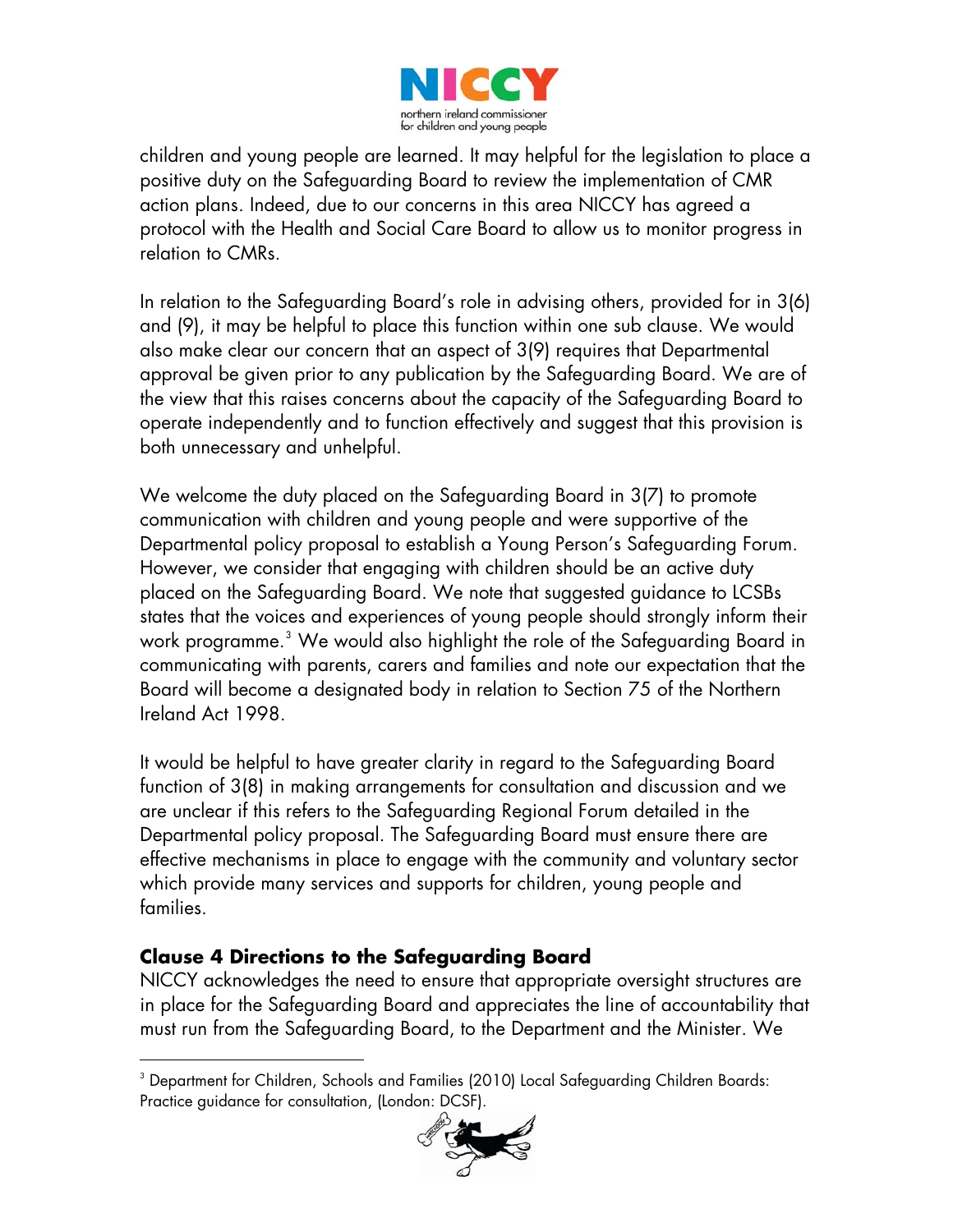

would however also highlight the importance of ensuring there are strong links between the Safeguarding Board to government departments and the Ministerial Sub-Committee on Children and Young People.

Governance arrangements for the Safeguarding Board must be proportionate and we would voice concerns that the provision for the Department to give general or specific direction to the Safeguarding Board in relation to any of its function, with or without consultation must be carefully considered. Such a provision raises questions about the capacity of the Safeguarding Board to operate independently and function effectively and we suggest that this provision is both unnecessary and unhelpful. We note that an equivalent clause has not been included in either the Children Act (2004) or The Local Safeguarding Children Boards Regulations (2006) in regard to the establishment and functioning of LSCBs.

#### **Clause 5 Functions of the Safeguarding Board – general**

We note that clause 5 requires the Safeguarding Board in exercising its functions, to have due regard to any guidance given to it for the purpose by the Department. We raise concerns that this may impact negatively on the capacity of the Board to operate independently and effectively.

In reference to our concerns in regard to the provisions of clauses 4 and 5 it may be helpful for the legislation to clarify the status of the Safeguarding Board in relation to its independence in meeting its objective of co-ordinating and ensuring the effectiveness of what is done by each person or body represented on the Board for the purposes of safeguarding and promoting the welfare of children.

# **Clause 6 Annual report of the Safeguarding Board**

We welcome the requirement that an annual report is laid before the Assembly. The annual report should provide an assessment of the activities of the Safeguarding Board but must also offer an analysis of progress made and challenges that remain in improving the safeguarding of children and young people. Reporting should reflect key areas of its responsibilities, such as, the learning from the review of child deaths and the implementation of CMR action plans.

We would welcome an approach that mapped the work of the Safeguarding Board directly to the outcomes of the Children's Strategy and to Children's Services Planning processes.

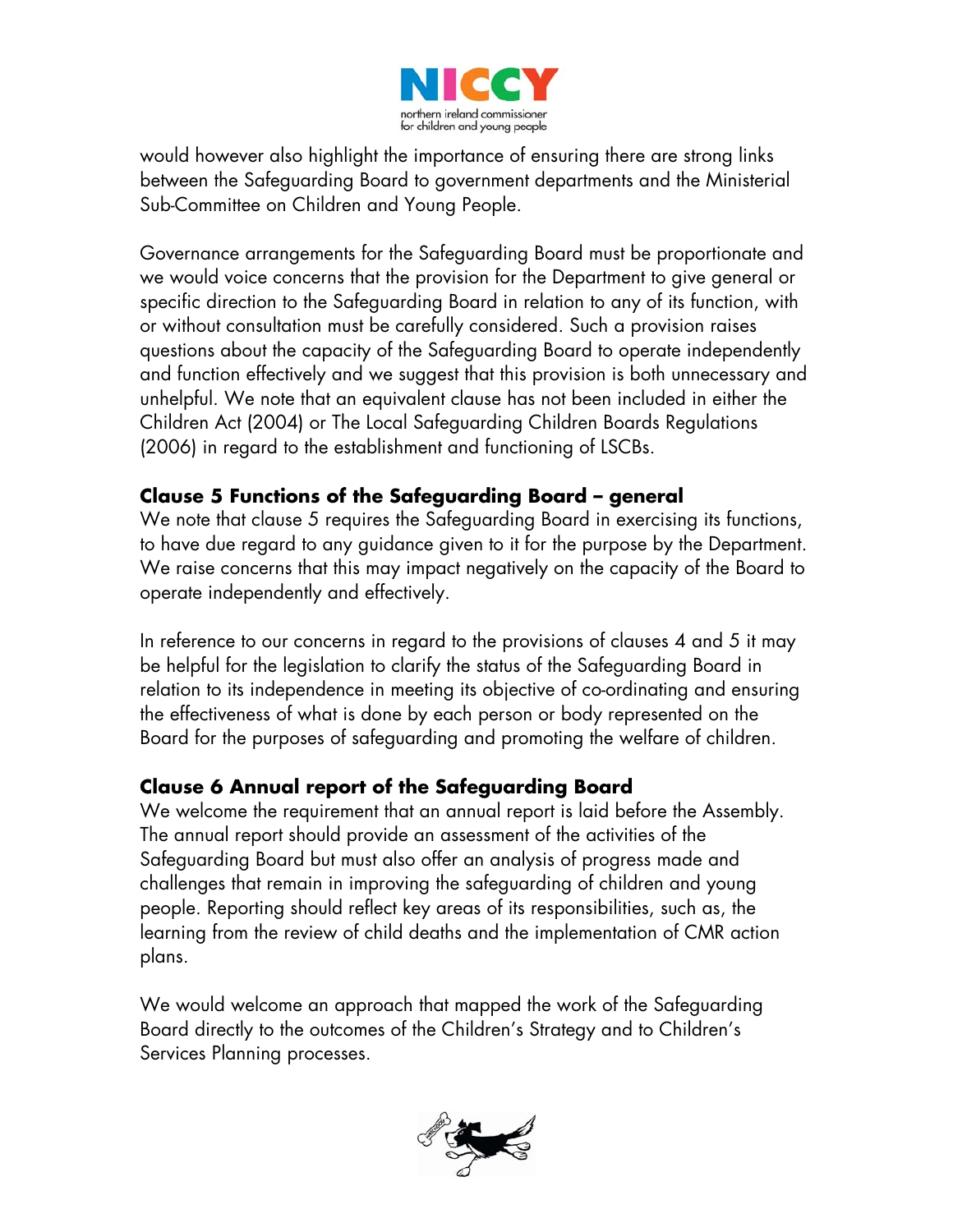

#### **Clause 7 Committees and sub-committees**

NICCY welcomes the establishment of Safeguarding Panels, the CMR Panel and the Child Death Overview Panel. We would highlight the importance of the appointments process for Panel chairs and the need to ensure there is a direct link between chairs and the Safeguarding Board itself to ensure strategic coherence. It is important that Panels maintain a strong focus on child protection functions, particularly in the transition and bedding down period of the new structures.

We welcome the provision that will enable committee and sub-committee membership to go beyond that of the Safeguarding Board and note that consideration must be given to ensuring that membership reflects the significant role of voluntary and community sector organisations in working with children, young people and families.

#### **Clause 8 Functions of committees and sub-committees**

The structure of the Safeguarding Board will result in significant areas of work being undertaken by Panels, committees and sub-committees and NICCY acknowledges the pivotal role that regulations and guidance will have in prescribing their functions and working arrangements.

We accept that it is in keeping with clear governance for Panels, committees and sub-committees that they have due regard to guidance provided by the Safeguarding Board but raise concerns it is not necessary for this to also apply to the provision of guidance by the Department.

#### **Clause 9 Annual reports of committees**

We welcome the requirement for committees and sub-committees to complete an annual report for the Safeguarding Board. It would be helpful for these reports to be incorporated into the Safeguarding Board's annual report.

#### **Clause 10 Duty to co-operate**

NICCY welcomes the duty to co-operate placed on the Safeguarding Board and its members. We would hope that the spirit of this duty will also be evidenced in the co-operation demonstrated between government departments in working collaboratively in relation to safeguarding and promoting the welfare of children and young people.

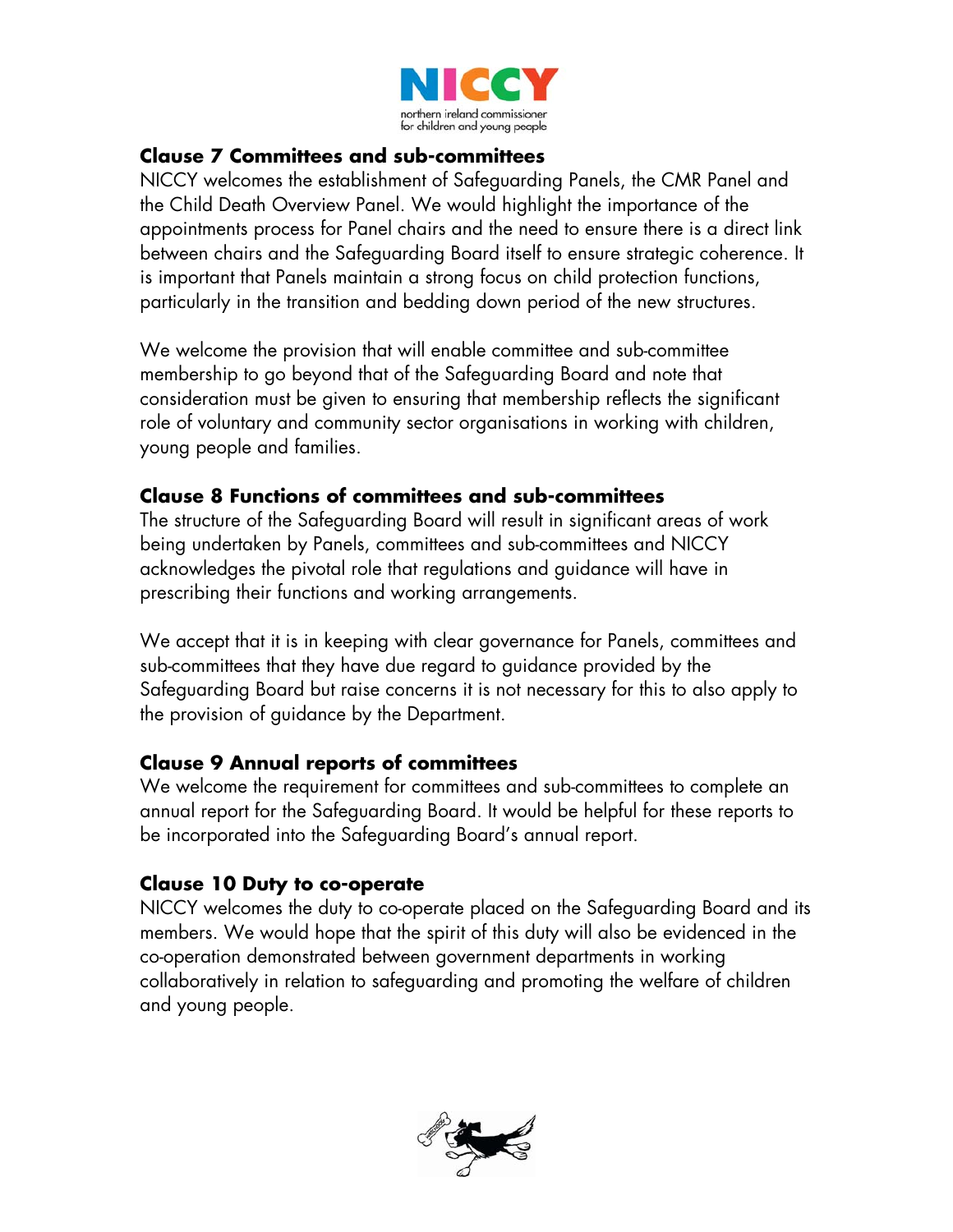

We are disappointed that the provisions for the Safeguarding Board do not directly address its relationship with the outcomes of the Children's Strategy and the Children's Services Planning process.

# **Clause 11 Supply of information requested by the Safeguarding Board**

It would be helpful if these provisions made reference to information being supplied in a timely manner as this may impact on the functioning of the Safeguarding Board, for example, in relation to CMRs.

# **Clause 12 Arrangements to safeguard and promote the welfare of children**

It would be helpful to have greater clarity in relation to how this clause is differentiated from the provisions of clause 2 whereby the Safeguarding Board must ensure the effectiveness of its members for the purposes of safeguarding and promoting the welfare of children and clause 4 in relation to having due regard to Departmental guidance.

# **Clause 13 Ancillary and transitional provisions etc**

NICCY would again highlight the importance of ensuring that a strategic and operational focus is maintained on child protection during the transition to and consolidation of the new arrangements of the Safeguarding Board. This may include bodies running in tandem or shadow form for a period of time.

# **Clause 14 Regulations**

We have previously noted the important role that regulations will play in directing the arrangements and working of the Safeguarding Board and welcome the provision that these will require Assembly approval. We would highlight the importance of ensuring the broader engagement of stakeholders and agencies in this process.

# **Additional comments**

The resourcing of the Safeguarding Board will be critical to its performance in strengthening arrangements to protect and safeguard children and young people. The Departmental policy proposals indicate that monies will be ring-fenced for the Safeguarding Board and we note that these funds must be protected from budgetary cuts.